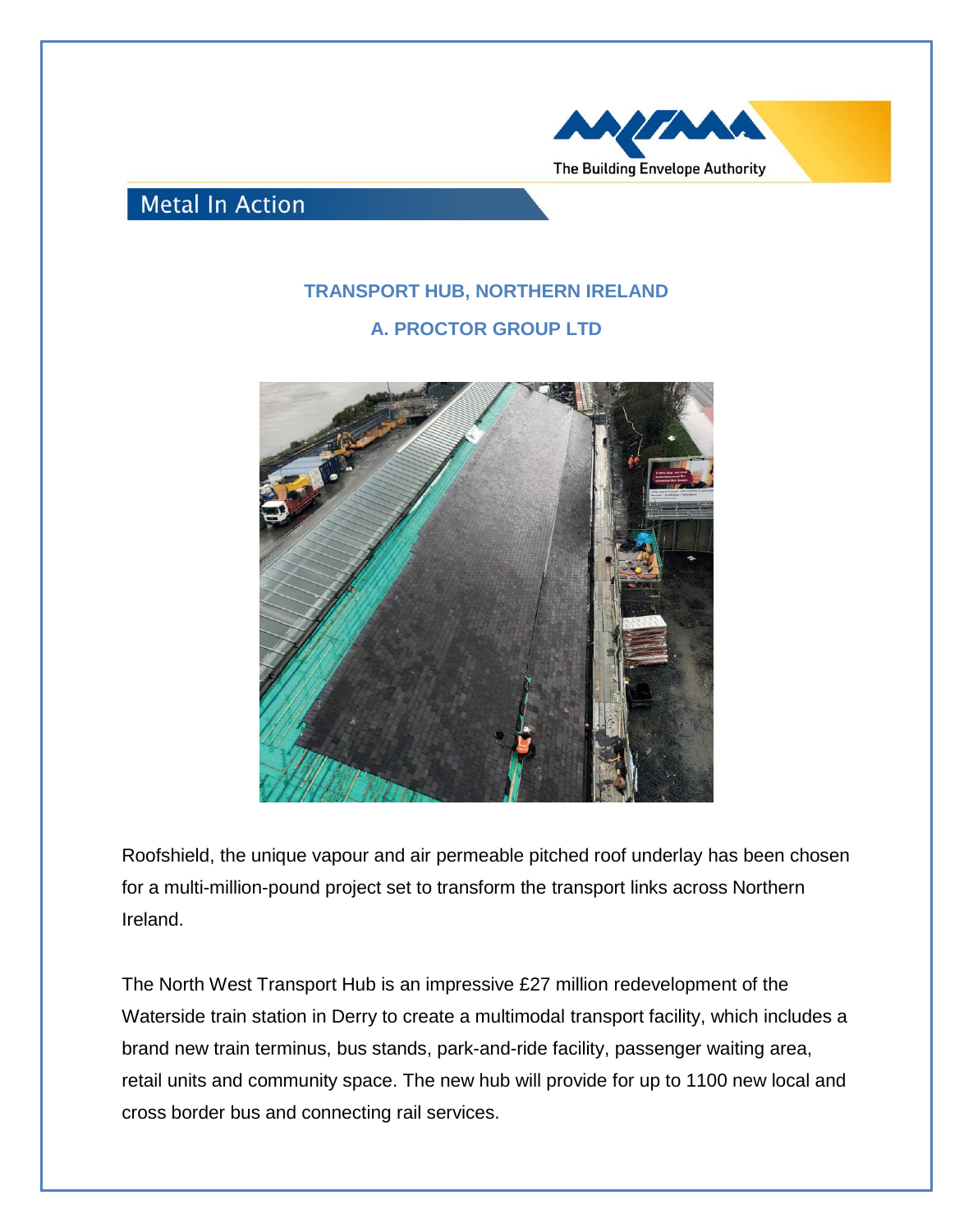Translink commissioned Farrans Construction to manage the project alongside railway engineers Rhomberg Sersa JV. Specialist roofing contractors D. Harkin & Co. Roofing of Derry was appointed to carry out all roofing works and selected the Roofshield membrane from the A. Proctor Group to ensure the highest level of protection.

Danny Harkin Managing Director of D. Harkin & Co explains the reasons for the selection of Roofshield. "We chose Roofshield because of its superior air permeability, which removes the need for any additional ventilation and assures comprehensive protection for the new hub facility."

The use of Roofshield can lead to savings in labour and material costs, due to no VCL being required, and its high-performance air permeability means that the roof space has similar air changes to that of a roof using traditional eaves/ridge ventilation.